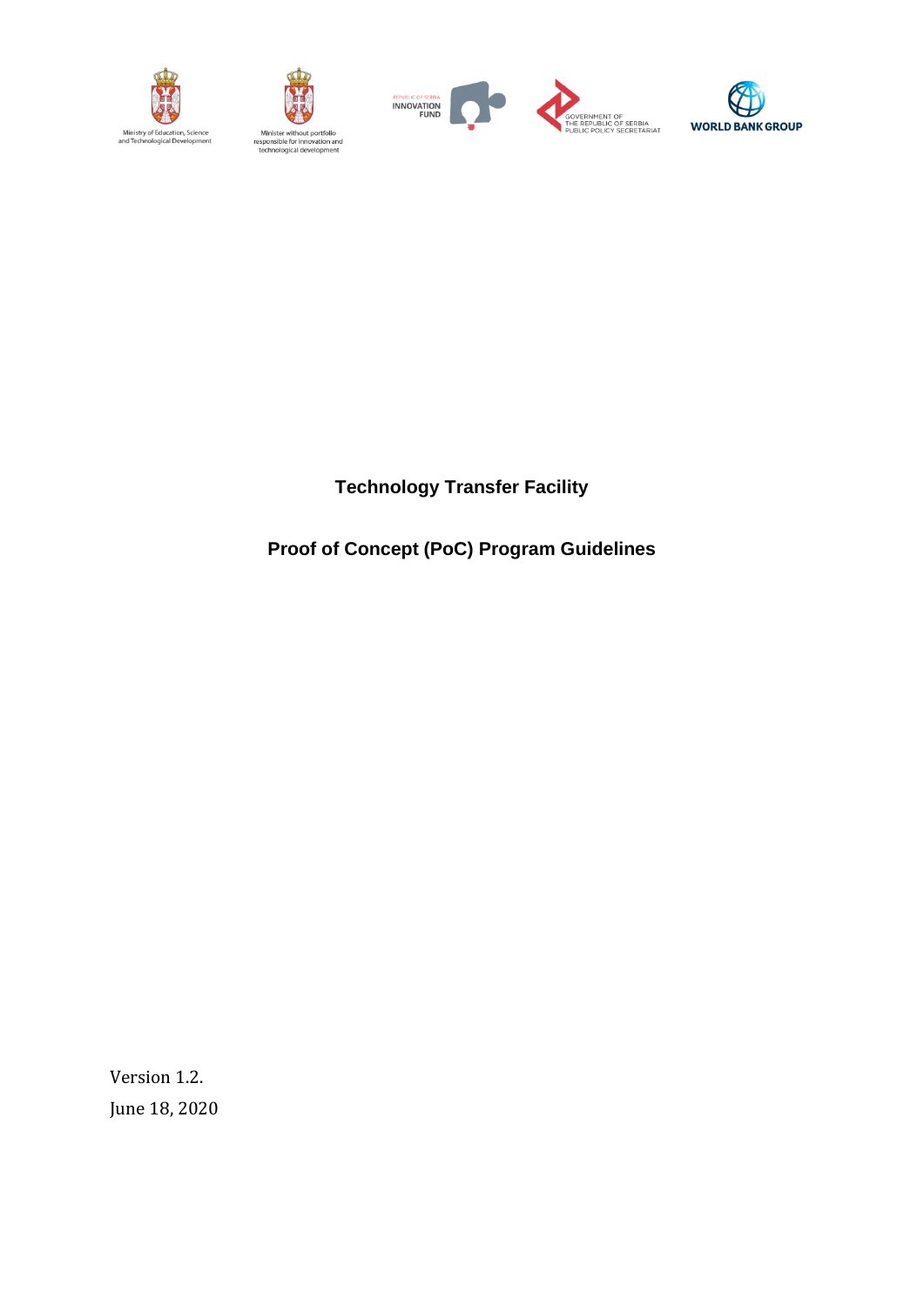## **Table of content**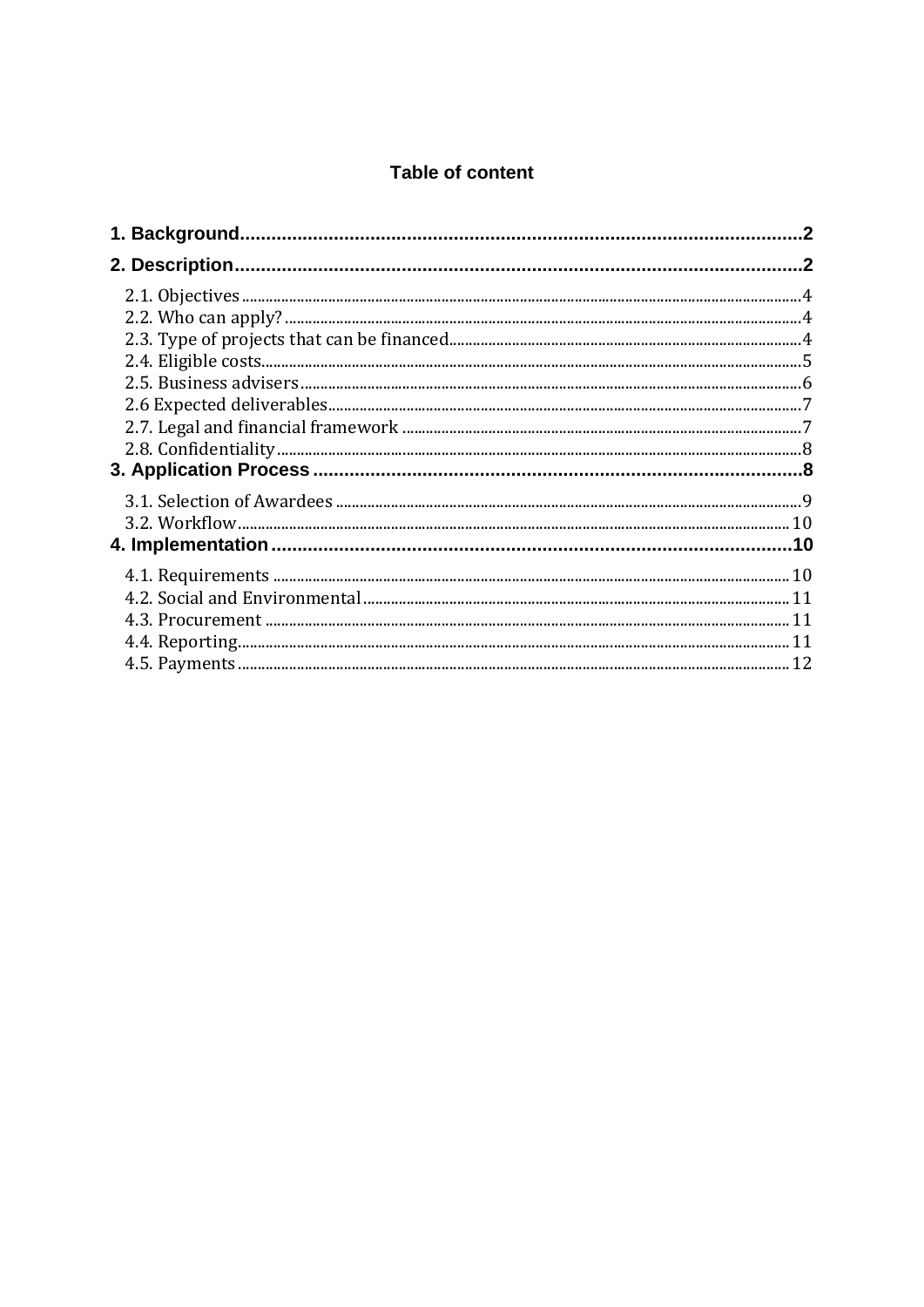# **1. Background**

This document represents the design of the Proof of Concept scheme (hereinafter referred to as PoC) in Serbia to be implemented in the framework of the Innovation Fund's (IF) Technology Transfer Facility (TTF) as one of its service lines. The purpose of the TTF is to stimulate transfer of public research results to the private sector to create products and service to the benefit of the economy. The TTF is established under Serbia Research, Innovation and Technology Transfer Project (SRITTP), with the goal to facilitate reorientation of the public research sector toward the needs of the private sector. Currently, TTF is financed through the Government of Serbia budget under the Competitiveness & Jobs Project.

To meet its objectives, the TTF is implementing the TTF Program, through which the support is offered to local Technology Transfer Offices (TTOs), research institutions and innovation support organizations, with the goal to consummate commercialization transactions. The support of the TTF is provided by a number of service lines, through which invention disclosures are collected, evaluated and those eligible selected for further support. Furthermore, the TTF provides expertise in the commercialization process by preparing strategy and connecting researchers with interested commercial partners, help negotiating and closing technology transfer deals. In addition to the core technology transfer service lines under TTF, an Innovation Vouchers scheme is being implemented since December 2017, through which a direct financial support is provided to Serbian micro, small and medium-sized enterprises (MSMEs) who wish to use R&D services provided by R&D sector in Serbia.

Additionally, the PoC, as a new service line, would offer financial and business support to existing research efforts to establish the proof of concept of an idea generated during the course of previous R&D efforts.

# **2. Description**

While research and development (R&D) generally cover wide technical areas, within which ideas are generated and tested, and in many cases often requires expansion of activities into relevant technical fields, once the commercialization phase starts, the scope of research is reducing and the development towards so called minimum viable product begins. Stage of development is very often measured by the Technology Readiness Level (TRL) scale, which quantitatively describes the stage of technology development. Research activities are generally part of the TR levels 1 or 2 (see Figure 1). As the understanding of the technology increases, the work starts to evolve towards the proof of concept and formulation of a minimum viable product through a first and demonstration prototype. Proof of concept is often regarded as a small exercise to test the design idea or assumption. Prototyping, which is a next step in the development process is valuable exercise that allows innovator to visualize or test how the product will function. It is an interactive model of the product and its key features. Therefore, the proof of concept is offering evidences that the product **CAN** be developed and is integral part of the prototype, which is showing **HOW** the product could be developed. Beyond proof of concept and prototype stage the technology (product) is further developed in controlled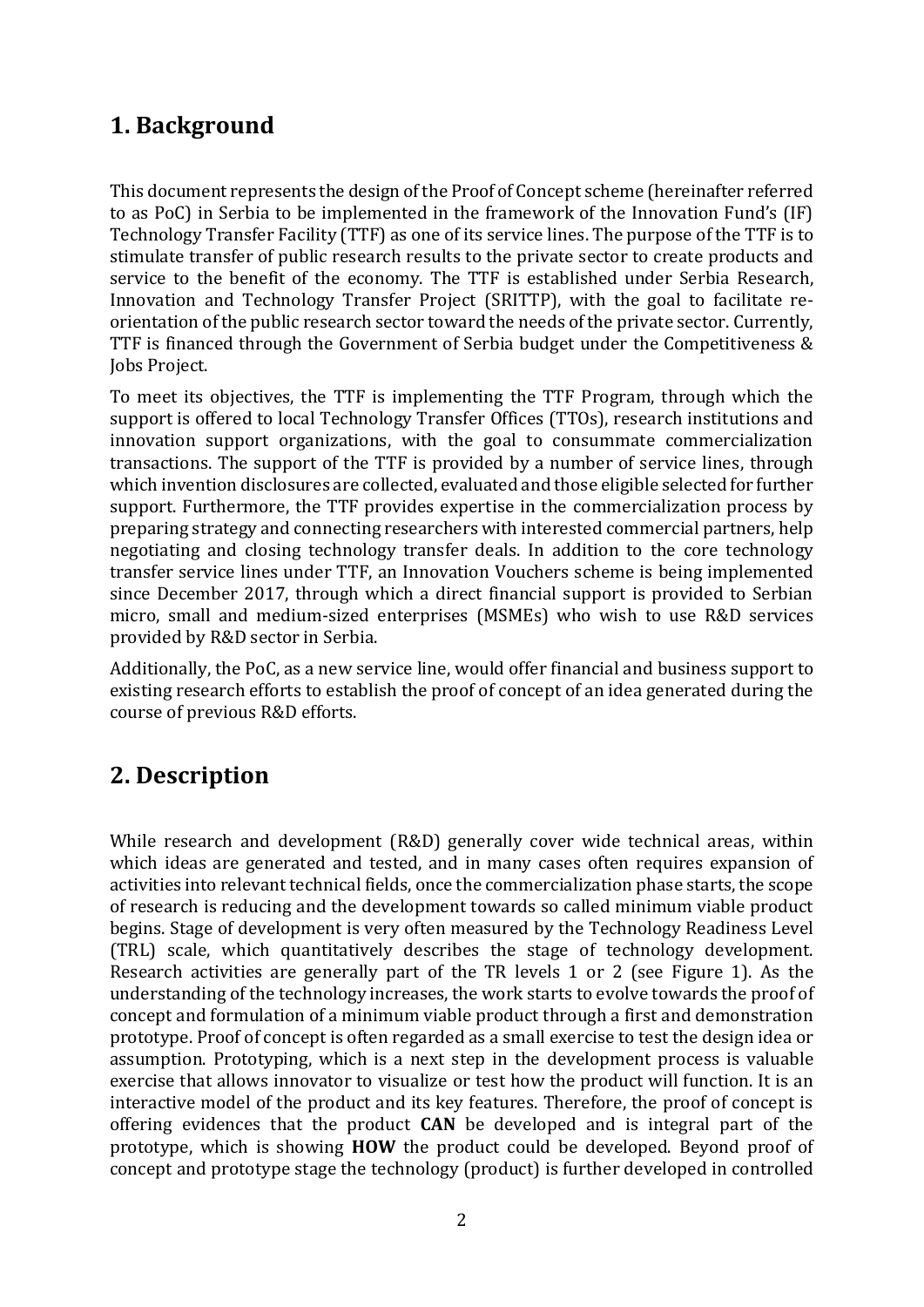environments and tested in different surroundings to assess its robustness. Activities covered by the PoC scheme are therefore part of TRL 2-3, with an aim to end up with a clear view of how a prototype should look like or with the first rough demo unit that can be further refined. Most of the work in this phase is still R&D intensive, but with more clear focus on a product. At this stage formulation of an IP strategy becomes important, first through consolidation of ownership over the IP (e.g. contractual definition of the ownership) and defining a broad scope of protection, and then through deciding on a type of IP (patent, TM, copyright, industrial design…) that fits best with the future market needs. First preliminary market assessments are often part of this stage. By the end of proof of concept, analysis of the prior art by a competent professional should be able to point out the additional development activities and bring more clarity to the scope of protection. Funding beyond PoC is available through IF's TTF program over two stages [\(http://www.inovacionifond.rs/program/program-transfera-tehnologije\)](http://www.inovacionifond.rs/program/program-transfera-tehnologije), for increasing the TRL above 4 and commercializing inventions.





The IF is offering a limited number of PoC grants to eligible Applicants as a pilot, with a maximum budget of EUR 20,000 (RSD 2.4M) per project. The PoC includes mandatory business support for activities related to product formulation and preliminary market analysis. With this program, the IF aims to support projects and research teams, raise the TRL of the supported projects and create conditions to further develop resulting inventions, suitable for support through the technology transfer service lines under the TTF program. Projects with successful outcomes will be considered for further support through TTF stages 1 and/or 2.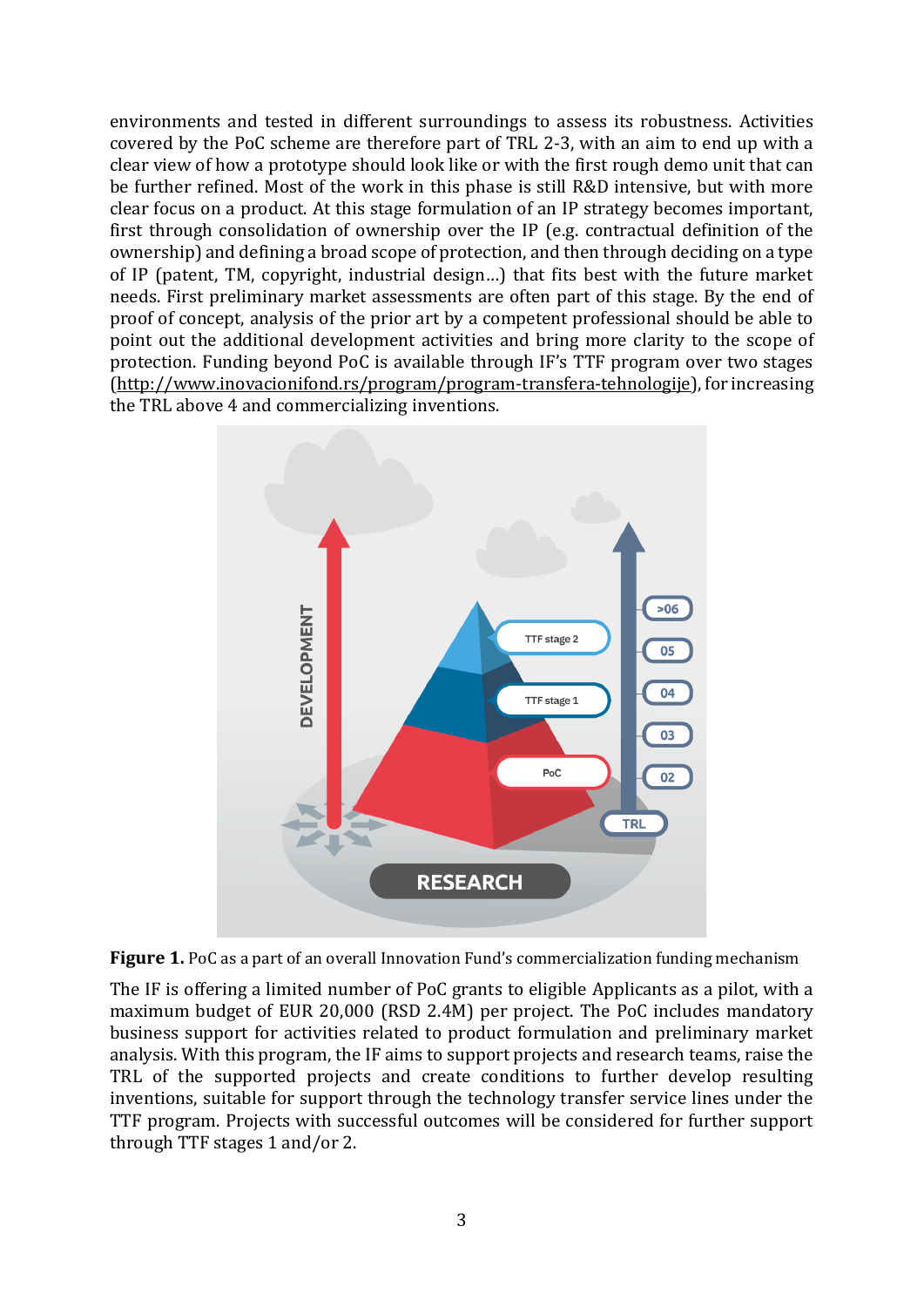# **2.1. Objectives**

Objectives of the PoC program are:

- **1. To support activities at the stage of turning research outputs towards a commercial or socially valuable propositions.**
- **2. To strengthen the pipeline of commercialization-ready projects.**

The twin objective of the PoC aims at increasing relevance of the scientific research and development through the creation of new products relevant to the economy and/or society. The output of the PoC incorporating these objectives is expected to create much stronger pipeline of projects with technology readiness high enough to pursue with commercialization in the next step. Use of experienced business advisers with experience to transform R&D results into products according to relevant market needs is expected to point out directions for development and create synergetic relationships with the project teams, thereby yielding PoC outputs with higher quality, and potential for better match with the needs of private sector.

# **2.2. Who can apply?**

Eligible Applicants are **all Serbian public sector<sup>1</sup> R&D institutions, as well as all other Serbian institutions and organizations accredited to do R&D (including the private ones)**, such as: universities, faculties, research institutes, and other R&D institutions in Serbia. Application is nominated and prepared by the Principal researcher or the research team, employed/engaged by the Applicant whereas the eligible R&D institution is a signing party responsible for the grant management in case the Application is accepted for funding. Other members of the team can be other researchers from the same or other R&D organization, from abroad, or from private sector. Only one organization can submit an Application for funding, receive and manage financial support. All researchers (no matter the profile) from eligible R&D organizations, including PhD students, could be accepted as Principal researchers.

One Principal researcher can submit only one Application per call for proposals. In case of more than one Application submitted by the same Principal researcher the IF will consider the first submitted Application (as per official Portal submission time), while all other Applications will be rejected as ineligible. Awardees that have already received grants under TTF program for commercialization of inventions are eligible to apply for funding under PoC, provided their Application is in line with the conditions prescribed in this guideline.

# **2.3. Type of projects that can be financed**

The PoC is looking to support projects coming from all fields of science and technology including humanities and arts. Relevant Applications are expected to define a problem (concept) that has emerged from previous R&D efforts, which may lead to creation of

<sup>1</sup> Majority state-owned R&D organizations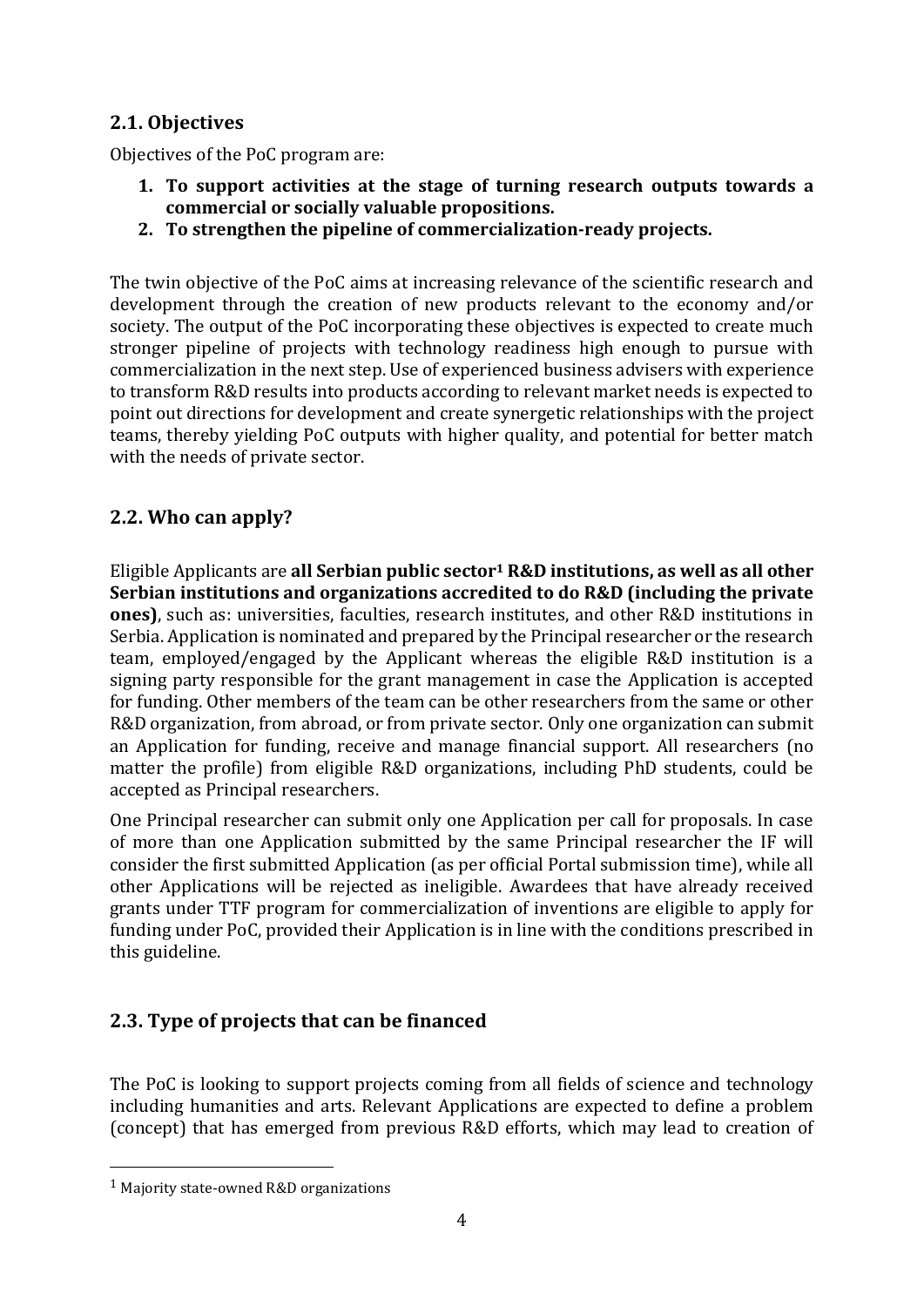products, processes or technologies suitable for transforming them into products on the market. The main goal of the PoC is to provide insight, whether the relevant concept identified and described in the Application can work in practice.

The PoC program therefore supports projects with TRL 2-3. This excludes fundamental research projects at the level of ideas. The minimum content of an application should clearly describe the concept developed based on the previous research. Projects formulated this way should have sufficient capacity to formulate an invention that may or may not be protected by any of the IP rights. Although protection of IP rights is not part of the PoC, all new IP created during the course of PoC could be protected using TTF funding, adjacent to the PoC, available to all Applicants, selected by the TTF Decision Committee, after the PoC project has ended.

In case of a negative outcome of the PoC, learnings from the process might lead to an improved or completely new concept formulation to be submitted at the later stage. Projects that already have working prototypes will be ineligible as they already attained higher TRLs.

Projects that are focused on routine or periodic changes made to existing products, production lines, manufacturing processes, services and other already established operations **are not necessarily suitable** for financing under the PoC, even if those changes may represent improvements.

# **2.4. Eligible costs**

The PoC grant can be used for typical services at this stage of development. Project budget, which is part of the Application is divided in the following categories of costs:

- Personnel costs (honorariums for the research team up to EUR 5,000 (RSD 0.6) million)). Maximum amount per man-month cannot exceed gross EUR 1,000 (RSD 120,000)
- Experimental PoC (may include consumables, rental of equipment or facilities and external experts<sup>2</sup> (up to EUR 10,000 (RSD 1.2 million))
- International and local travel excluding scientific conferences (up to EUR 2,000 (RSD 240,000))
- Legal services<sup>3</sup> (general legal counsel and IP services (excluding drafting and filing IP) up to EUR 2,000 (RSD 240,000))
- Costs of business adviser up to EUR 4,000 (RSD 480,000)

<sup>2</sup> External experts can be engaged to provide services not directly related to the process of invention conception and definition (e.g. if a team needs specific analysis of the material that is being developed and this expertise is not available in the team or his host institution, the team can outsource this activity and engage external expert). When planning external experts, it is necessary to plan the expertise required for project implementation and not the specific person who will perform planned work. If someone is named as a team member, he/she cannot be engaged as an external expert.

<sup>3</sup> Planning for legal costs are in principle not mandatory, but in the case when the planned budget contains no legal costs this has to be justified (available legal expertise from elsewhere or IP ownership already consolidated). In any case the Applicant should make sure to have sufficient resources for IP ownership consolidation as this is the condition for disbursement of funds.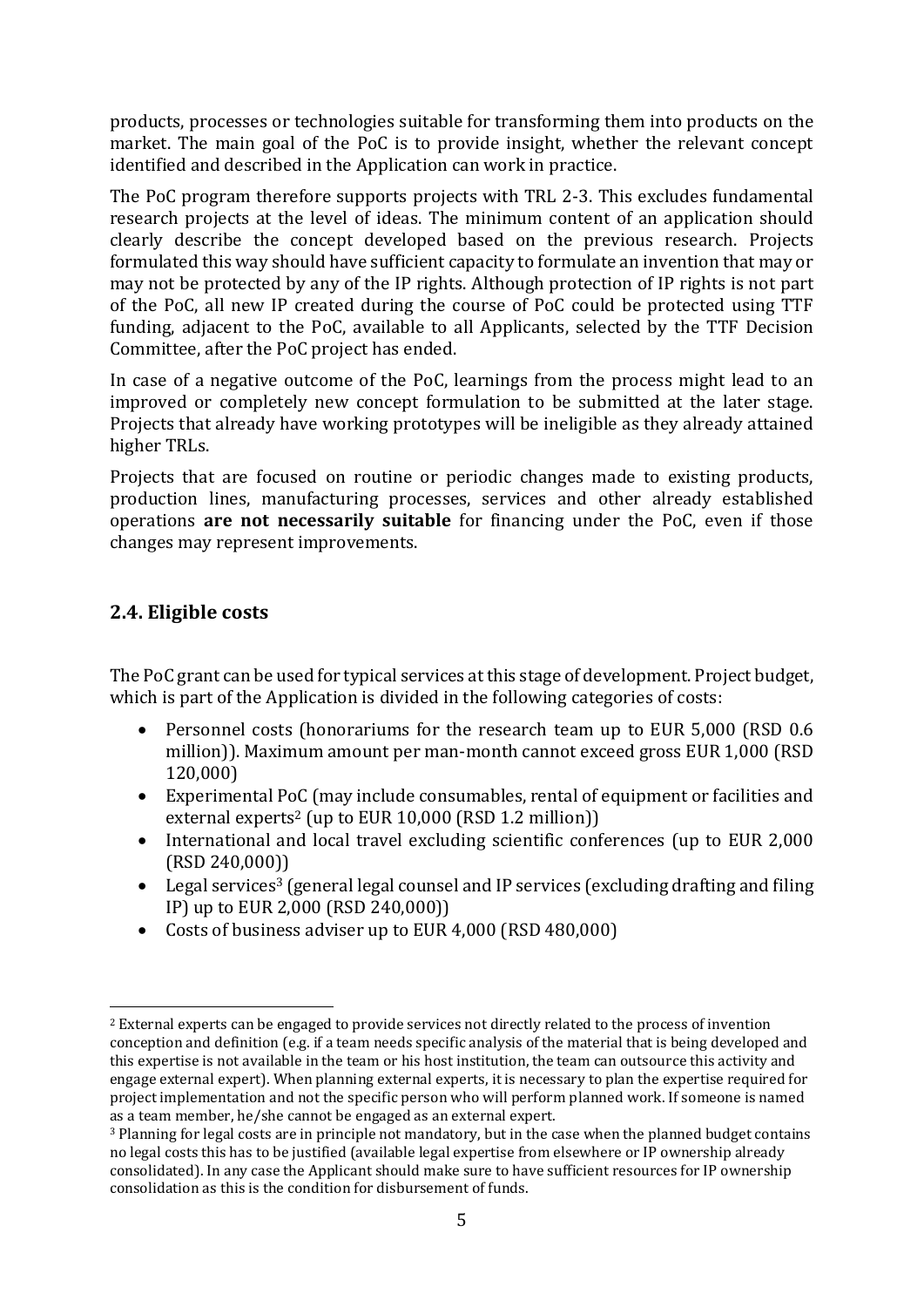• Other costs such as licenses, software and organization overheads<sup>4</sup> up to EUR 1,000 (RSD 120,000))

Awarded budget must not be used for:

- Sales activities
- Direct Marketing costs
- Activities financed through another framework, programme or company/institution
- Purchase of equipment incl. IT equipment
- Standard websites development
- Travel and participation to conferences.

Funding available through PoC can be used for paying costs that include VAT. Therefore, the VAT for project-related costs is eligible costs and can be payed from the PoC grant.

#### 2.**5. Business advisers**

Every team with project accepted for funding must engage its own business adviser from the list provided and published by the IF. The IF will hold consultation with the Awardee with regards to business adviser selection. The role of business adviser is to assist the team in the process of product definition, business modelling and future development beyond PoC. Business advisers are expected to facilitate the transition to higher TRLs by focusing efforts of the team in translating their lab results towards the market-driven context and thereby helping the team to formulate viable commercialization strategy. Generally, business advisers should engage with the team, and provide necessary expertise and guidelines during the project implementation. Expected time of engagement of a business adviser is between 5-10 working days per project. Each team is expected to contract its business adviser from the approved project budget.

Business adviser's activities would include:

- Introducing with the team and the project
- Holding regular (weekly) consultations with the team regarding the implementation of the PoC activities and future technology implications
- Definition of a future business model
- Providing help in preparing preliminary market assessment and analysis of product-market fit
- Validation of the final results of proof of concept-related activities
- Preparing independent report for the IF at the end of project implementation period.

Business adviser is expected to act as an external part of the team, providing necessary advices for the team, offer expertise where appropriate, help the team delineate their PoC

<sup>4</sup> Organization overhead costs can be planned in maximum 5% of the total project budget. These costs do not have to be named, justified and documented. Overheads are disbursed at the end of the project once the Final report is approved by the IF. Overheads are disbursed as a percentage of total eligible documented costs and this amount could be less than the amount planned in the Application.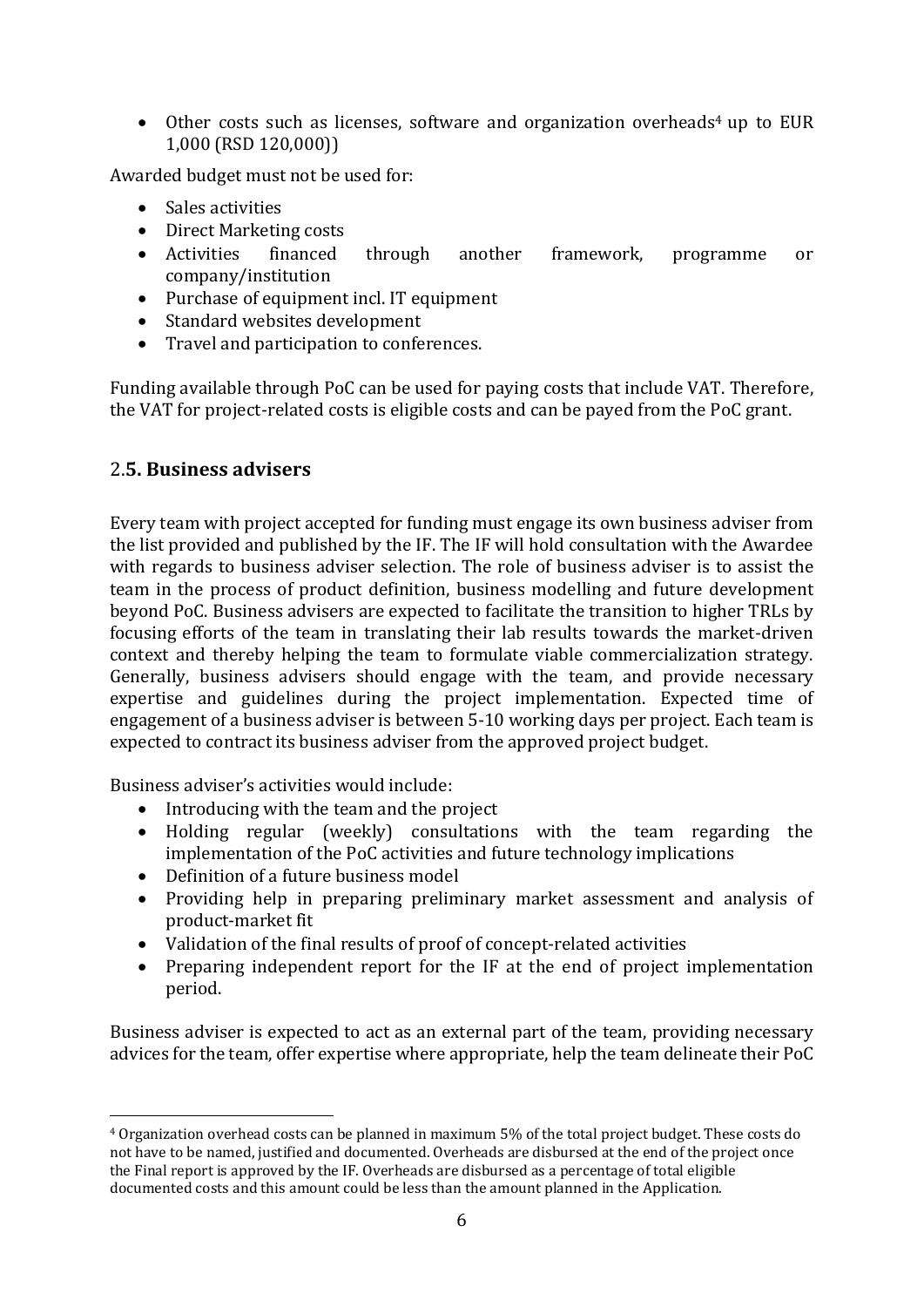activities towards the minimum viable product (MVP) and assist in documenting PoC efforts through an invention disclosure at the end of the PoC process.

Each Awardee must contract its business adviser in not more than 30 days from the date of signing PoC grant agreement.

# **2.6 Expected deliverables**

Each PoC grant is expected to result in the following deliverables:

- Clear IP ownership position. Although the ownership over the IP may not be clear at the point of applying for the PoC grant, part of the funding must be used for legal counsel to help in consolidation of the ownership structure with all necessary agreements in place. The final report must contain a clear ownership structure explaining who owns what, in which percentage and how the distribution of commercialization income is split amongst the owners and other authors, with copies of all accompanying agreements.
- Analysis of the prior art and the preliminary scope of the future patent application, where applicable; IP strategy with details of how the protection will be effectuated in the short term; which IP right will suit best the product needs, and what are the costs of protecting in the coming 3 years.
- Interim report containing IP ownership structure and (where applicable) prior art analysis.
- Invention disclosure filled in with preliminary market assessment and productmarket fit, based on the input from the business adviser. This deliverable should be prepared in sufficient details to serve as an application to the TTF.
- A final report that discusses the concept defined in the Application for the grant and details whether it is being proven successfully or not, containing invention disclosure as appendix. This report must be signed by the assigned business adviser and the principal researcher.

# **2.7. Legal and financial framework**

Public call for PoC is expected in the first quarter of 2020, and it will be open for around two months.

The allocated budget for 2020 is EUR 1M (RSD 120 million).

Each PoC grant will cover 100% of the total eligible costs, up to EUR 20,000 (RSD 2.4 million) including Value Added Tax (VAT).

The PoC will support projects with the duration of up to 12 months. All project activities will have to be finalized within the time frame for which the funding is granted. Additional 1 month may be used to make payments for goods and services delivered within the agreed timeframe – e.g. if the project ends on June 30, 2021, all activities must be finished and goods and services delivered until that date. However, the deadline for payments to be made could be July 31, 2021.

The project may be extended only under exceptional circumstances for a period up to additional six (6) months subject to the review and approval of the IF's Decision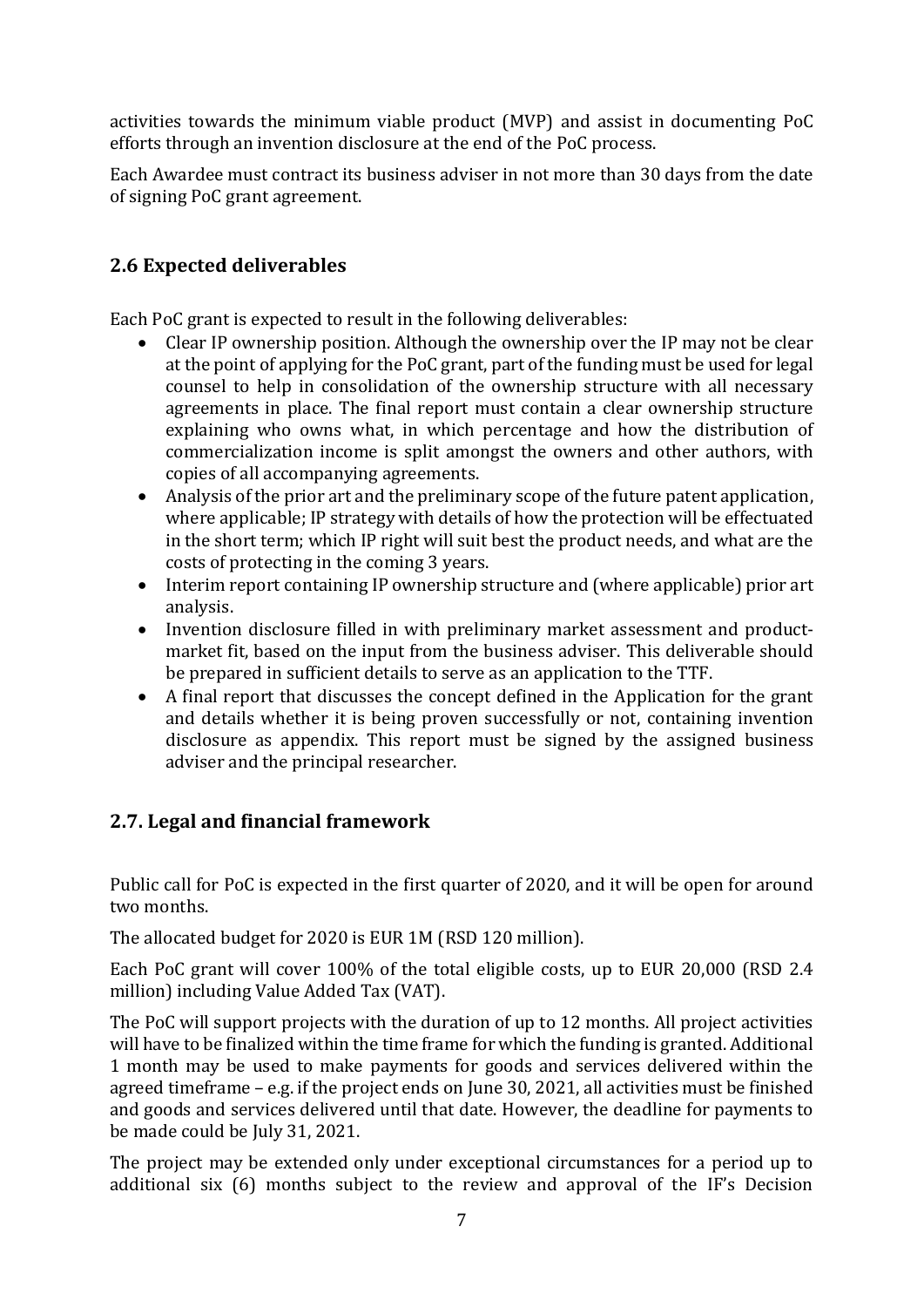Committee5. The Awardee must submit the request for change with the description of change and the justification for change at latest 30 days before the original end date of the project. The circumstances in which the project may be extended are unforeseen delays in project implementation caused by administrative, financial or other procedural factors; force majeure events which include, but are not limited to floods, fires, earthquakes, draughts, power and water shortages or general shortages of basic resources necessary for project implementation, armed conflict, etc. The approved amount of financing is not subject to increase in any case.

#### **2.8. Confidentiality**

All Applications and reports under PoC will be treated as confidential and disclosure of any information by the IF will be limited only to non-confidential project summaries for the purpose of promotion of the PoC in the public.

Awardees of the PoC are suggested to use non-disclosure agreements when they communicate their projects to the external public. When contracting business adviser and other advisers, awardees are advised to include non-disclosure provisions in their contracts.

# **3. Application Process**

Applications to the PoC are handled through a PoC e-portal available at [https://secure.inovacionifond.rs/poc.](https://secure.inovacionifond.rs/poc) Interested Applicants must first register on the portal, to receive the login and password. Upon logging in Applicant must register a project and fill in contact information about the team and the R&D organization. Application for PoC grant consist of:

- An abstract, short non-confidential description of the project,
- Description of the activities with clear explanation what are the hypothesis/technical concepts that will be proven in the project,
- Potential of the innovation and its main benefits, in case a concept is proven,
- Plan of implementation with main results, risks and a list of activities and its duration,
- Budget<sup>6</sup> breakdown split in the given categories,
- Signed Applicant statement from the R&D organization that contains terms and conditions of the PoC.
- CVs of the members of the team, including the project manager (principal researcher).

<sup>5</sup> In addition to the manager of the PoC the Decision Committee consists of IF staff involved in implementation of other programs of the IF with specific experience in coordination of the evaluation process.

<sup>6</sup> The budget should be filed in using the Excel template provided by the IF (available on the IF's website) and submitted as an Excel file.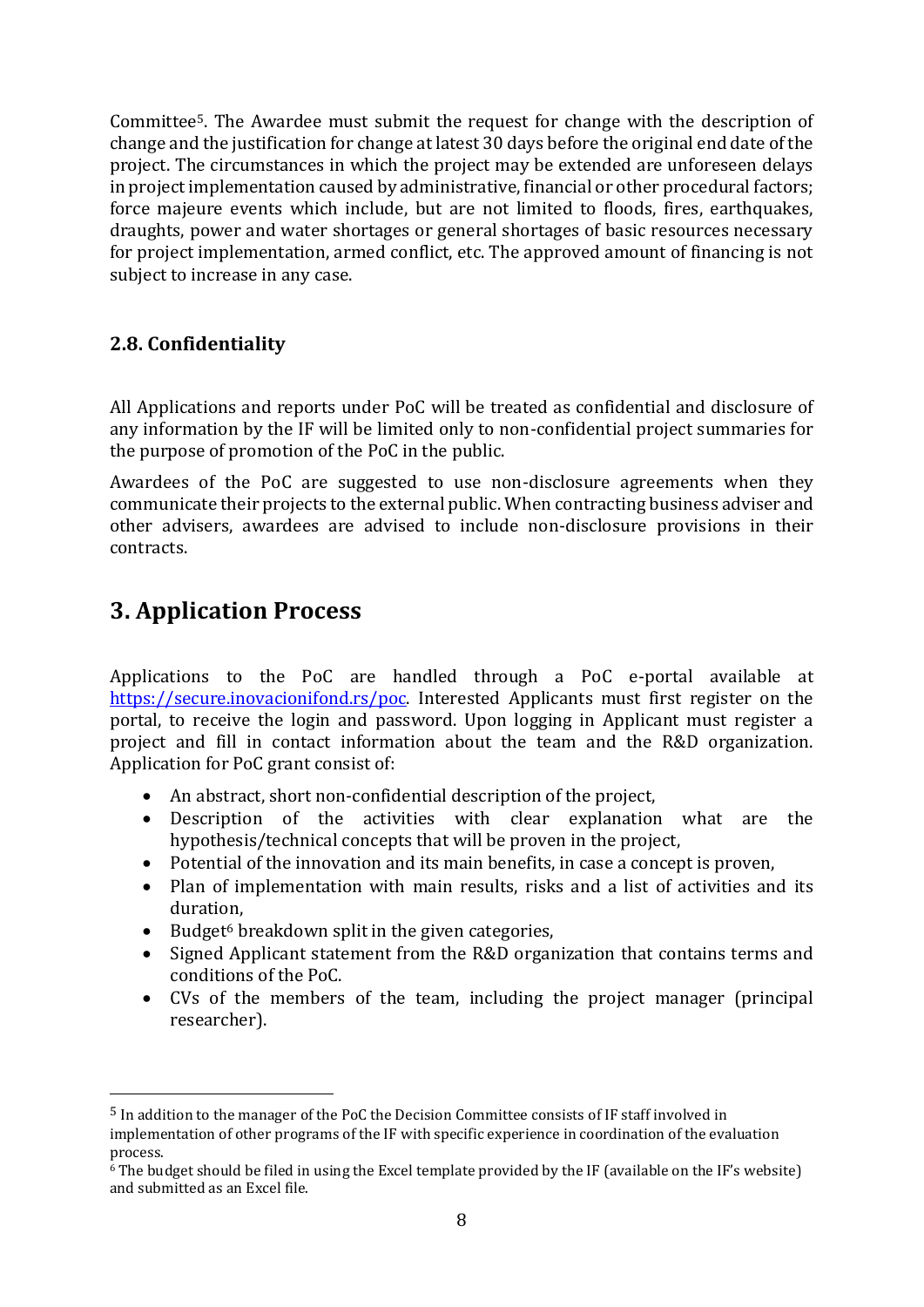Once ready, the Application must be submitted<sup>7</sup> using appropriate templates available on the IF's webpage by clicking submit button on the PoC portal to be further considered by the IF.

# **3.1. Selection of Awardees**

Following the submission of the Application for PoC grant, the IF will perform administrative and eligibility check of the submitted Applications.

Ineligible Applicants will be notified of their ineligibility (including reason for rejection) by email. Only fully signed, complete and electronically submitted Applications will be further considered for evaluation.

If an Applicant wishes to file a fact-based objection to the outcome of the administrative completeness and eligibility check (citing evident omissions, oversights or mistakes made by the IF staff), they may submit a formal letter of objection to the IF, written in English and not exceeding 500 words within 8 calendar days from the day of receiving the original eligibility review decision notification. The letter should be signed by the authorized representative of the Applicant (dean of the faculty or the director of the institute/innovation center) and sent to PoC@inovacionifond.rs. The IF will provide an official response to the formal letter of objection within 8 calendar days from receiving the objection.

Applications that are administratively complete and meet the eligibility criteria will be evaluated. The IF will engage at least two peer-reviewers to provide assessment of the submitted Applications. Upon receiving the feedback from the peer reviewers, internal Decision Committee of the Innovation Fund will make a final decision, taking into account assessments provided by peer-reviewers. Should the two peer reviewers provide conflicting assessments the Decision Committee may call for additional peer reviewer's assessment before the final decision is made. Irrespective of the outcome of the evaluation the Applicant will receive the feedback from the Decision Committee of the Innovation Fund.

In case of the non-acceptance of the Application for PoC grant, the Applicant is allowed to resubmit the same Application once, in any of the subsequent public calls with the mandatory note of resubmission.

During the selection process peer-reviewers and the Decision Committee will take the following criteria in mind:

- **Strength of the team (based on CVs of key researchers);**
- **Clarity of the proposed concept**
- **Innovativeness and feasibility of the proposed concept;**
- **Potential for commercialization of the resulting product;**
- **Feasibility of the implementation plan.**

Details about the selection process is given in the Review guidelines available on the web page of the IF.

<sup>7</sup>Application should be submitted using the template supplied by the IF (available on IF's website) in Word or searchable PDF. The page in the Application with stamps and signatures can be scanned and inserted into the word document as picture.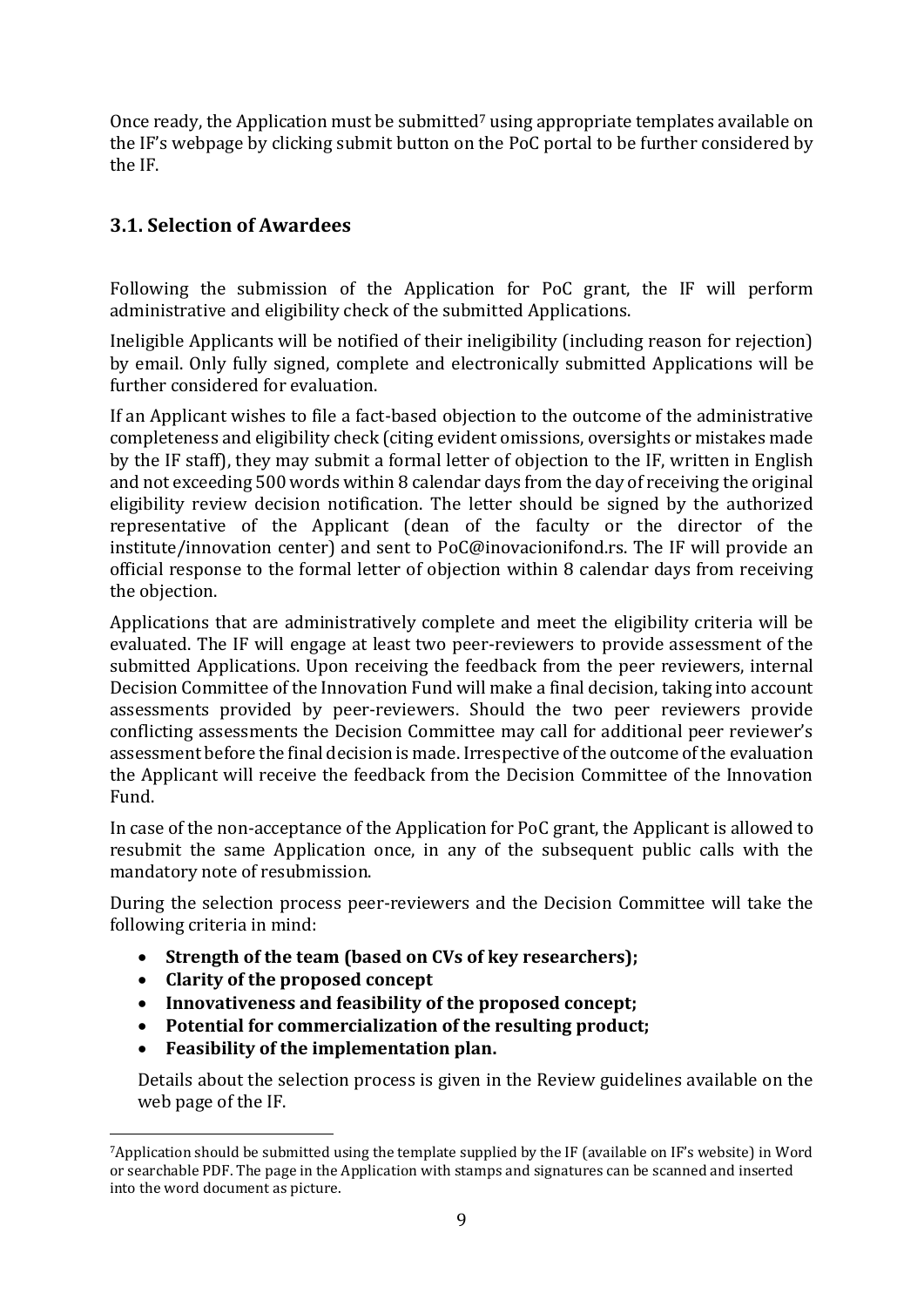#### **3**.**2. Workflow**



Typical workflow of a process for applying and using PoC grant is given in figure 1.

**Figure 2.** Workflow of the PoC

# **4. Implementation**

#### **4.1. Requirements**

Upon approval of its Application, the Awardee is required to sign a PoC grant agreement with the IF. Existence of an engagement/employment contract between the Principle researcher and his organization that was named in the Application will be checked by the IF staff before signing PoC grant agreement. In case the Principle researcher fails to provide valid proof of employment/engagement with the Applicant, the IF will not sign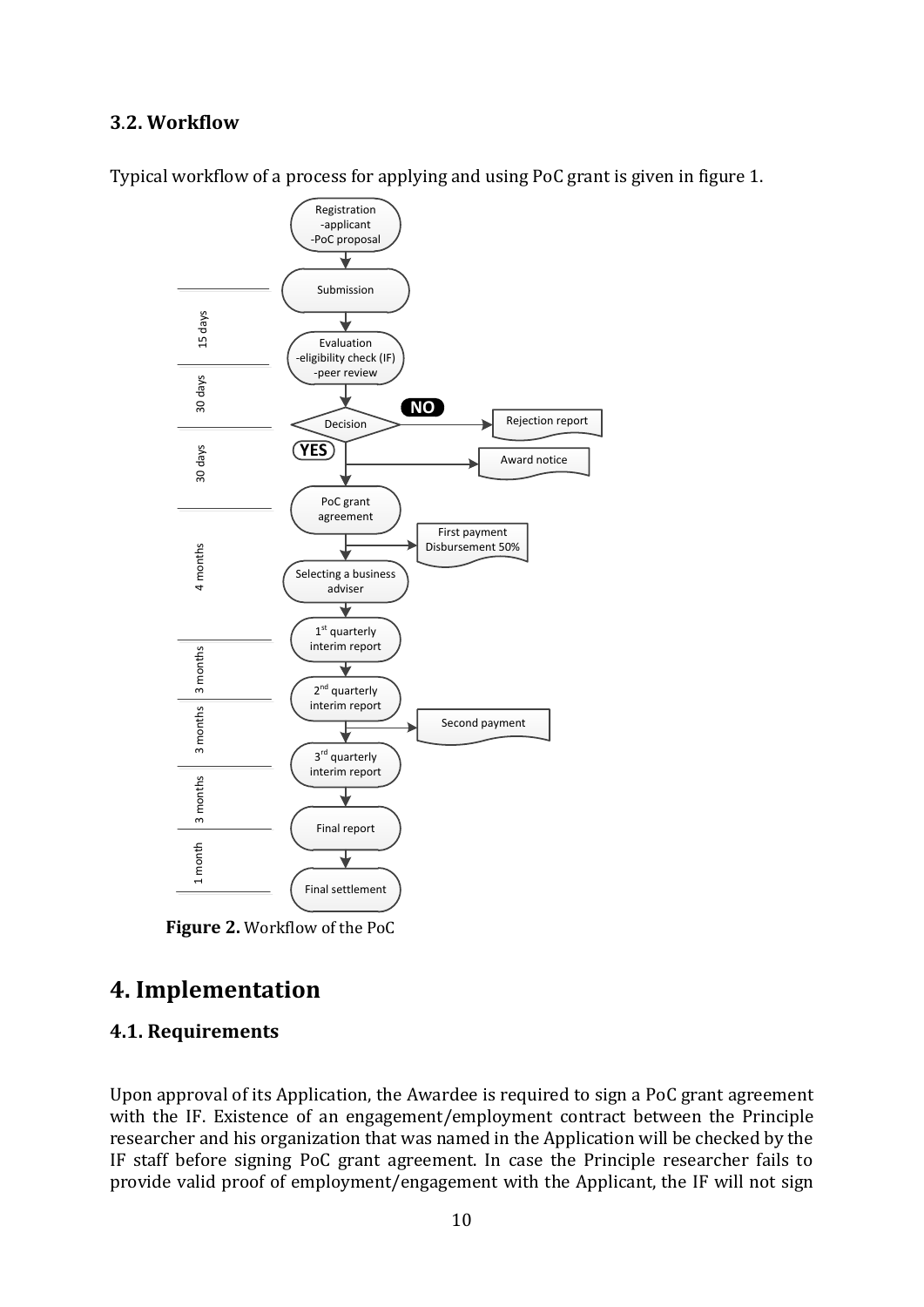PoC grant agreement. Also, before the PoC grant agreement is signed, the Innovation Fund will suggest at least two business advisers from the list published by the IF, among which the team should select one. The selected business adviser will serve as an external counsel and advice the team on strategic issues including IP, business strategy and product development.

PoC grant agreement contains specific provisions generally stated in this Guidelines, along with the approved budget.

The Awardee is required to implement the project diligently and efficiently with sound technical, economic, managerial and social standards and practices.

Any changes in the implementation methodology approved by the Innovation Fund must be approved by the Decision Committee with the prior written notice.

# **4.2. Social and Environmental**

Environmental and social impact in the PoC are expected to be negligible due to the nature of the grants (some R&D and soft support services). However, in cases where the IF suspects potential negative impact, environmental and social management specialist (engaged on the Competitiveness and Jobs project) may be called upon to do detailed assessment and to advise on any safeguard issues, in which case the terms of the Environmental and social management framework<sup>8</sup> available online [\(www.inovacionifond.rs\)](http://www.inovacionifond.rs/) will apply.

#### **4.3. Procurement**

The PoC is funded by the Innovation Fund through the budget of Government of Serbia in the framework of the Competitiveness and Jobs project. All necessary procurements within the PoC will be effectuated in line with the national Public Procurement Law. All awardees under the PoC are allowed to use their internal procurement procedures in according to the applicable national laws and regulations.

# **4.4. Reporting**

The Awardee is expected to report quarterly on the progress during the implementation process. There will be a total of four reports over a period of 12 months – three interim reports followed by the final report at the end of the last quarter. Each of the three interim reports will cover the 3 months implementation period and will be submitted to the Innovation Fund not later than 30 days following the end of 3 months period of reporting. Interim report contains the progress versus implementation plan, with justification in case of unforeseen changes. It also discusses the plan of activities that are left to be finalized. It contains details about the conducted and planned procurements, lists the

<sup>8</sup> Environmental and Social Management Framework can be accessed on [this link](http://www.inovacionifond.rs/cms/files/prr-akti/Environmental_and_Social_Management_Framework_ENG.pdf)